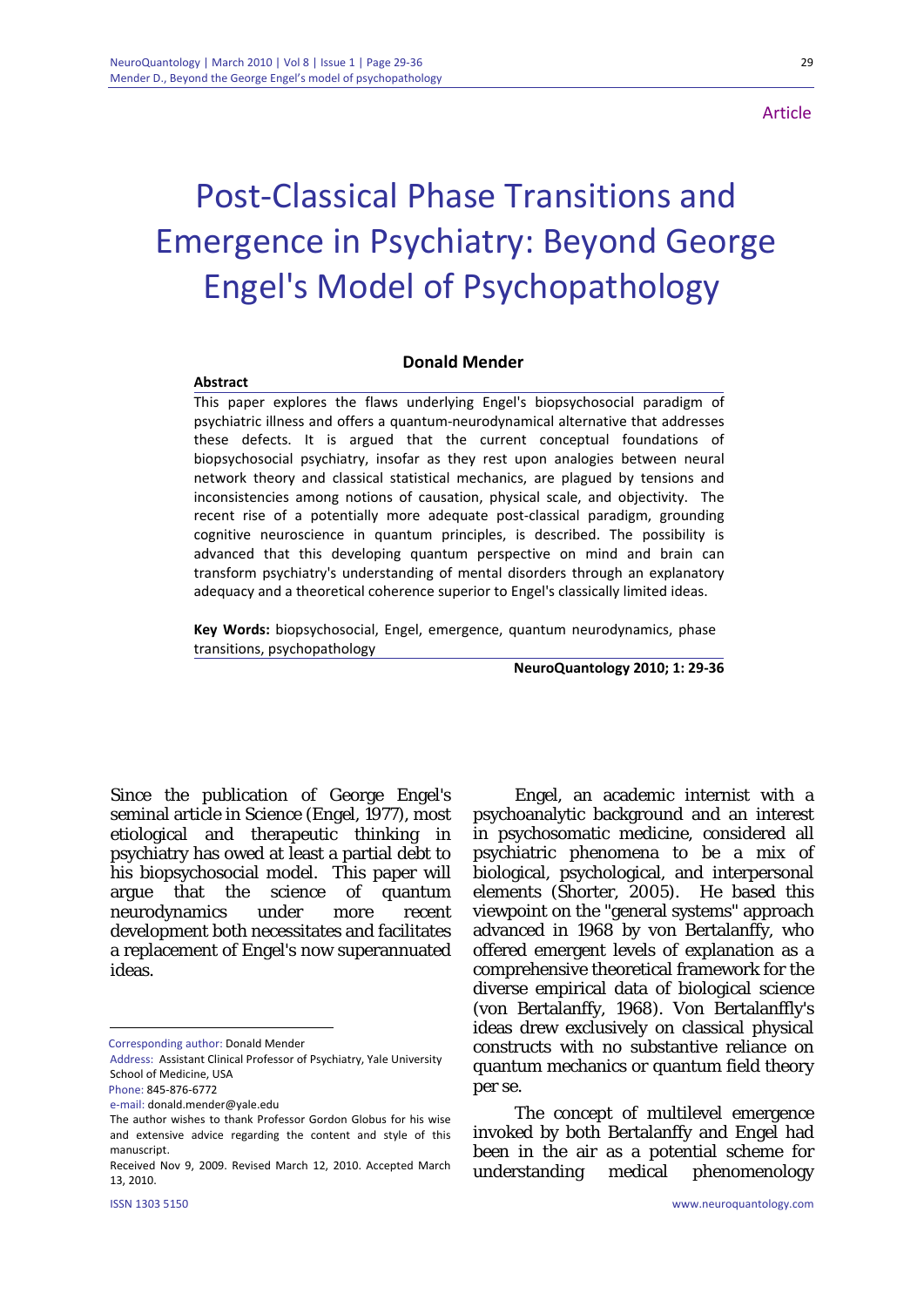since the 1800's, starting with Russell Reynolds in 1869 and Hermann Nothnagel in 1882, and had been introduced into the specialty of psychiatry during the first half of the 20th century by Adolf Meyer (Shorter, 2005). The historical appearance of these conceptual antecedents before the maturation of quantum science conditioned an implicit reliance by Engel's biopsychosocial model of psychopathology on classical physical analogies, rooted in prequantum explanations of macroscopic thermodynamics by the classically atomistic statistical mechanics of Gibbs and Boltzmann.

After Engel published his 1977 article, his classical notions about emergence in psychiatry became ever more widely entrenched. Engel's continued popularity over the past three decades has been due at least in part to the ascendance of neural network theory, which harbors tight formal mathematical parallels with the Gibbsian paradigm but no explicitly quantum isomorphisms, among mainstream scientists investigating neurophysiological correlates of normal cognition.

The non-quantum neural network model that has both dominated recent mainstream normal cognitive neuroscience and lent credence to Engel's biopsychosocial understanding of psychiatric disease posits well defined conceptual correspondences between classical particulate ensembles and webs of interconnected neurons. The correspondences involve, on one hand, a deterministic Gibbsian collective of physical particles moving in space (or, in the spinglass version, randomly oriented micromagnets each with two possible mutually exclusive moments) and, on the other hand, a lattice of neuronal nodes linked by a network of synaptic connections (Hertz, Krogh, and Palmer, 1991). The relevant classical phase spaces entail aggregations whose statistics conform to Bayes' rule and whose degrees of freedom encompass nonlatently possessed observables. These prequantum phase space conformities differ crucially from "generalized" phase space's accommodations both to quantumsuperpositional probability amplitudes via fiber bundle maps (Bernstein and Phillips, 1981) and to the latency of observables expressed as incompatible quantum

operators via offset phase space coordinates.

A Gibbsian collective's degrees of dynamical freedom are constituted by the number of involved particles multiplied by three possessed spatial and three possessed momentum observables, and the dimensions of a non-superposed spin glass arrangement are similarly possessed albeit simpler. Analogously, a neural network is assigned strictly non-latent degrees of freedom based on the number of its individual participating neurons and on the number of possible neuronal activation states; no observable latency conditioned by canonically conjugate quantum operators applies to neural network formalisms. An energy input into the classical Gibbsian or the spin-glass collective causes a widespread perturbation which can lay down a memory trace through the system's post-perturbative settlement into its nearest locally minimal energy state. Analogously, a stimulus input will perturb a neural network and then settle into an engram as the system self-"optimizies" by equilibrating into its own local energetic minimum; there is no possibility of quantum tunneling between such neural network minima. The emergent macroscopic nonquantum phase of a Gibbsian collective may change discontinuously back and forth between solid and liquid, liquid and gas, or gas and plasma at critical points along a continuum of temperatures as long-range classically ordered correlations among dynamics of particles wax and wane, and in similar fashion the bulk magnetic properties of a spin glass may undergo similarly sudden transformations at critical temperatures. Analogously, a neural network may morph from one cognitive "phase" to another as its own aggregate balance between energy and classical correlations among micro-states evolves; the Maxwell-Gibbs-Boltzmann statistics of relevant neural network entropies preclude explicitly quantum phaselike phenomena based on superpositionally constructive and destructive interference among probability amplitude waves.

In these ways an emergent understanding of neural network theory's role in normal mentation rests on a thoroughly non-quantum analogy between, on one hand, the above-mentioned macroscopically observed "phases" of classically particulate physical collectives in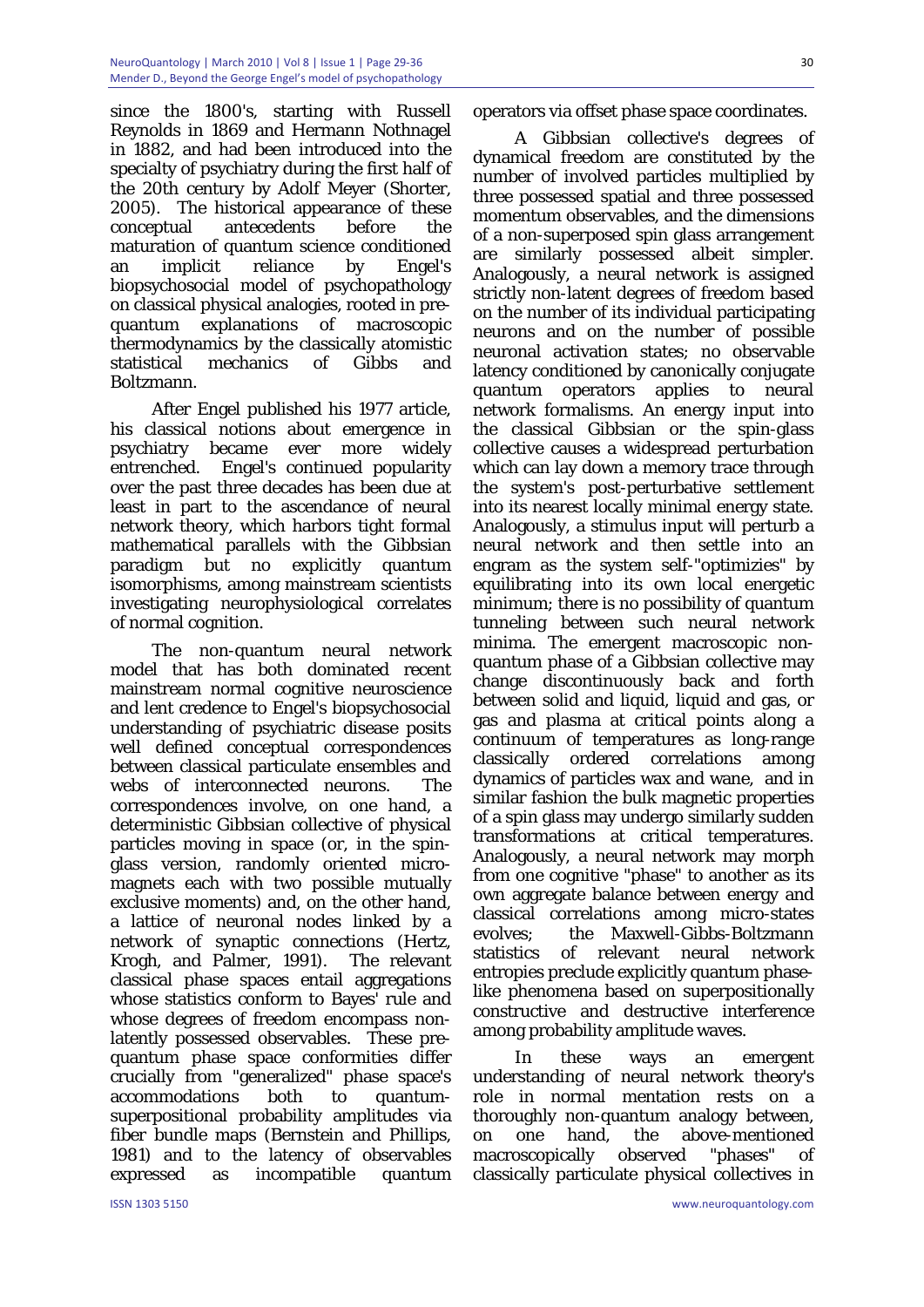the form of solid, liquid, gas, and plasma (or in the form of paramagnetic spin glass phenomena), and, on the other hand, global phase-like properties of a whole neural network. Global "mental" phases of neural networks are considered to emerge at the macro level relative to neural network configurations at the micro level, with social phenomenology emerging at a level still more "macro" than the individual mind. Concrete inferences from analogies of this sort argue that small scale changes in the configuration of synaptic connections among many neurons distributed throughout a brain are associated not only with stable memory registration but additionally with the large scale emergence of specific, discrete "phases" in consciousness. These conscious phase-states include dreaming, non-REM sleep, alpha wakefulness, and stimulusoriented alertness (Hobson and McCarley, 1977). In explicitly computational versions of neural network modeling, such states of consciousness are said to be comprised of the forms assumed by a globally scaled quasi-serial thread emerging from the "weave" of overall interactions among specialized local parallel information processing channels that both cooperate and compete with each other (Baars, 2003).

It should be noted, however, that postulates of explicit computation are not strictly necessary for phase-emergent Gibbsian neural network theory, and parallel distributive computer analogies pose their own special challenges for phase analogies. Parallel distributive computation is limited in its ability to bootstrap locally ordered global disorder into locally ordered global order. This limitation arises because, for the many specialized parallel subsystems of a classical "brain" to cooperate and compete with one another, they must communicate across bridges which, in aggregate, cost substantial computational efficiency. Beyond a small peak-efficient number of inter-parallel links, a bridge-clogged network can begin to generate its own entropic baggage. Hence a sufficiently intercommunicative global "weave" in any parallel distributive tapestry of brain-like complexity may effectively constitute a level of scale capable not of massive brain phase transformations but only of phase entropies remaining unservicably close to that of a

disjointed parallel system. For this reason, the potential for parallel distributive neural networks, insofar as they are explicitly computational, to create a critically negentropic global phase of emergently conscious "mind" remains problematic.

Nevertheless, biopsychosocial ideas about mental illness derive their principle recent theoretical support by extrapolating from the non-quantum assumption that normal individual consciousness and group psychology emerge, phase-like, out of classical neural network dynamics to which additional, explicitly computational postulates may or may not be engrafted. According to the biopsychosocial approach, specific, aberrant kinds of interneuronally connective micro-structures in the brain are linked with abnormal "phases" of individual consciousness, such as delusory thought content, hallucinations, formal cognitive disorders, mania, depression, dysfunctional anxiety, addiction, and characterological syndromes. Emergence at a yet more macro level is postulated to yield social pathologies such as family disintegration, crime, and war. Many current notions concerning the etiologies of psychiatric disease with molar implications for both the psyche and society invoke modification of connective strength among neurons across synapses by neuromodulators and neurotransmitters such as dopamine, GABA, norepinepherine, glutamate, and serotonin at the micro level in the pathogenesis of diagnoses macroscopically expressed by symptoms and signs outlined in DSM IV-R, the manual of diagnostic nosology in current use by American psychiatrists. Enthusiasm for such models is greatly fueled by clinically observed therapeutic effects of drugs that alter the neurochemistry of synaptic transmission in the human brain. All such lines of pathogenetic thinking, like their progenitors in the classical neuroscience of "normal" cognition, rest upon a variety of computational and non-computational neural network analogies to Gibbsian and non-superposed spin-glass models fashioned purely from classical statistical dynamics (Globus, 1995; Globus and Arpaia, 1994; Spitzer, 1998) without any reliance on quantum physics.

More specifically, accounting at a neuronal level for the molar clinical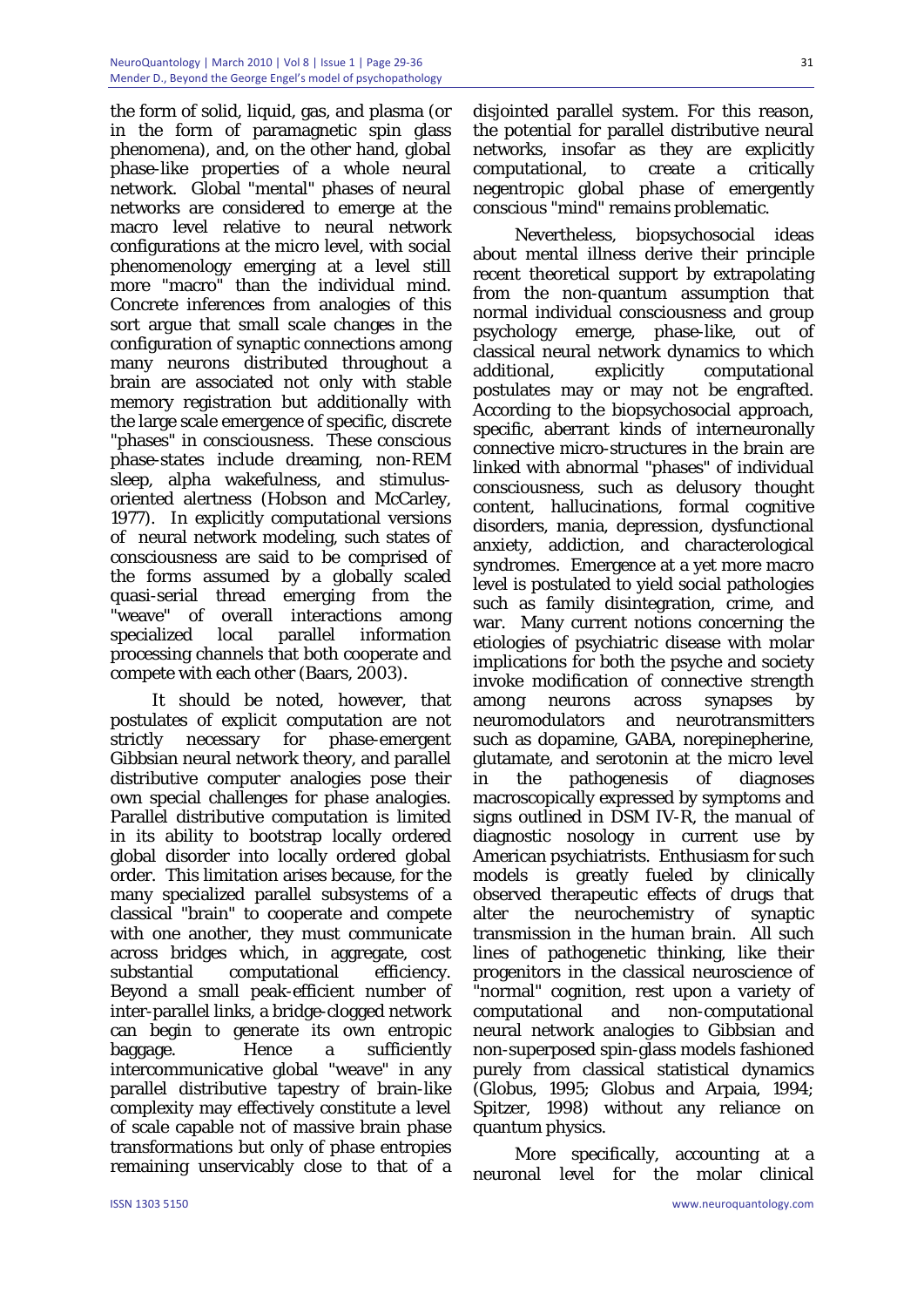manifestations of schizophrenia has been a major focus of interest by classical neural network theorists. Hoffman has elaborated a detailed non-quantum model of Schneiderian phenomenology based on Hopfield networks. His work explains schizophrenic psychosis as an emergent expression of the "parasitic" attractor, a dysfunctionally deep classical energy minimum formed from the pathological coalescence of many shallower normal minima due to inordinately sustained axonal pruning in the frontal lobe; network-wide psychopathology is understood by Hoffman as abnormally indiscriminate assimilation of all inputs into the overpowering depths of a parasitic (non-relativistic) "black hole" (Hoffman, 1987; Hoffman and Dobscha, 1989; Hoffman and McGlashan, 1993; Hoffman and McGlanshan, 1994). Cohen and Servan-Schreiber have proposed a nonquantum back-propagation network model of schizophrenia deriving emergent attentional abnormalities from reduced dopaminergic gain mediated by alterations in mesolimbic projections to the prefrontal cortex (Cohen and Servan-Schreiber, 1992). Krieckhaus, Donahoe and Morgan have suggested another classical kind of dopaminergic network model for schizophrenia, whereby increased gain renders parieto-temporo-occipital cortical neurons over-associatively hyperactive because of altered D2 modulation by CA1 hippocampal input (Krieckhaus, Donahoe and Morgan, 1992). Chen has linked Hoffman's concept of a classical parasitic attractor to the actions of dopamine through the notion of "spurious" attractors arising when the noise level in a neural network is decreased by dopaminergic suppression (Chen, 1994; Chen, 1995). Vinogradov, King, and Huberman have constructed an explicitly phase-transitional classical model of fixed delusions; hyperconnectivity among neural nodes is posited by these investigators to underlie delusional thought content, and the fixity of delusions is ascribed to nonquantum phase transitions "crystalizing" false beliefs (Vinogradov *et al.,* 1992; Vinogradov *et al.,* 1998).

The biopsychosocial paradigm, which circumvents quantum concepts and propounds (a la Vinogradov et al above) that mental illness emerges like an aberrant

"phase" of consciousness from a classically inter-"particulate" matrix of pharmacologically dysfunctional synaptic connections, has significant, well known flaws as an overall explanation of psychopathology. First, there exist clinical phenomena, including gross lacunae in symptomatic responses to medication, that do not support chemical neural network aberration as a complete explanation of psychiatric disease. Second, a causal role for synaptic modification in the genesis of psychopathology has been called into doubt by the question of epiphenomena (Mender, 1994); this problem is illustrated by the proposal that observed brain changes, rather than causing schizophrenia, may issue from poor nutrition and other biological stresses generated by the inattention of many chronically psychotic patients to their own day-to-day self care. Third, as Ghaemi has pointed out, the biopsychosocial model offers no intrinsic theoretical principle for apportioning the relative weights of etiological contributions by different emergent levels to any particular diagnostic category of psychopathology; such weights must be inserted "by hand" ad hoc on the basis of clinical data (Ghaemi, 2003). Fourth, and most troublesome, a specific metaphysical catch exists in a key practical claim of Engel's approach to psychosomatic psychiatry: biopsychosocial psychiatry extolls the potentially therapeutic efficacy of social and psychological interventions in somatic morbidity; however, the classical concept of emergent phases, insofar as it relies on notions of supervenience, offers no clear route by which "higher," i. e. social and psychological, levels of psychiatric phenomenology can exert causal influences on "lower," i. e. classically atomistic neuronal, elements (Malmgren, 2005). This last deficiency in emergent aspects of the biopsychosocial perspective holds special significance with regard to quantum theory.

A grammatical analogy by Margenau elucidating formal mathematical differences between latent and possessed observables (Margenau, 1977) sheds a sharp light on the relevance of the fourth above-listed classical difficulty to a possible need for quantumtheoretic reconceptualization of psychopathogenetic emergence. Margenau likens the operators that constitute quantum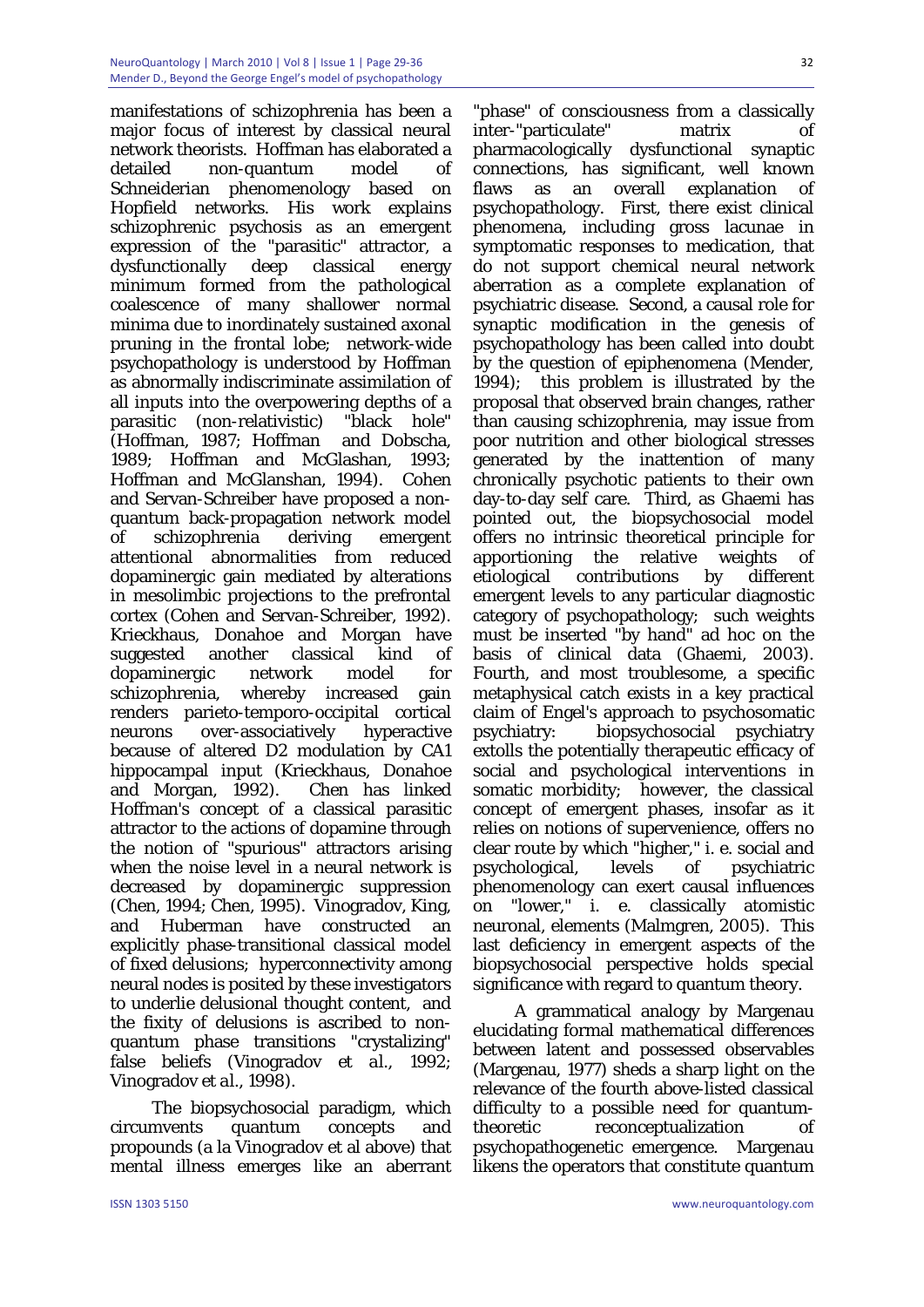observables to transitive verbs acting on functions similar to grammatical objects. In contrast, classical observables are "objective" functions rather than "transitive" operators and hence serve only an objective role. If it is granted that within complete sentences, which are required for linguistic connection to the world of truth values, verbs have at least implicit subjects, then the idea posited by Von Neumann, Wigner, and Stapp that a subjective agent initiates quantum measurement (Albert, 1992; Stapp, 2004) becomes compelling.

Margenau notes that the exclusively objective character of classical observables as functions formally inheres within both microscopic degrees of freedom such as momentum and position and macroscopically emergent thermodynamic properties such as heat content and free energy. In contrast, active subjective agency implied by the verb-like nature of quantum observables is built into the intrinsic structure of quantum mechanics at every level of formulation. While Margenau alludes to this at the microscopic level with respect to the sub-atomically manifested position and momentum operators of first quantization, the same potentially macroobservable point can be made for second quantization in quantum field theory. For example, creation and annihilation of bosons, whose non-local interrelations configure the potentially macroscopic quantum phase known as the Bose-Einstein condensate, take the form of operators.

Moreover, the Heisenberg principle constraining canonically conjugate pairs of operators as observables guarantees that uncertainty in quantum measurement will reach down from the macrocosm to express itself as well in the microcosm. This happens insofar as the creation and annihilation of bosons (and of fermions as well) trade off 1) certainty in oscillatory correlations among the relevant particle-waves against 2) certainty in the number of "individual" particles. No such "downward" action can be adduced from the formal properties of classical statistical mechanics. The exclusively objective character of thermodynamically observable functions, even when they are considered under dissipatively non-linear circumstances entailing sensitivity to initial conditions and

fractal phase spaces with chaotic attractors, admits no notion of an active verb with an implicit subject reaching via an uncertainty principle across progressively "lower" levels of emergence. Classical feedback, whether negative or positive, and whether serial or distributively parallel, remains purely mechanical and objective.

For these reasons it is fortunate that since the 1980's more potent quantumtheoretical developments in the neuroscience of cognition, supplementing and potentially supplanting classical neural network models, have spawned new views of mind-brain relations based on post-classical principles. Despite persistent controversies like Tegmark's decoherence objection (Hagan *et al.,* 2002; Tegmark, 2000), these innovative quantum frameworks for relating mind and brain may yet prove able to address the thorniest flaws of classically emergent neural network models. Most notable among the new quantum-neurodynamic perspectives have been the thermofield approaches of Umezawa, Jibu, Yasue, Vitiello, and Globus (Globus, 2003; Globus, 2009; Jibu and Yasue, 1995; Vitiello, 2001), along with the Orch OR hypothesis of Hameroff and Penrose (Hameroff and Penrose, 1996; Penrose, 1989; Penrose, 1994). Insights of these and other quantum-oriented investigators with reference to normal mindbrain relations, if extended into the domain of abnormal mental "phases," may come to replace Engel's biopsychosocial perspectives on pathogenetic and therapeutic aspects of psychiatric disease.

As discussed above in connection with Margenau's grammatical analogies, the clearest theoretical reason for looking to quantum neurodynamics as a way past classical flaws is supervenient restriction of causation in classical emergence to "horizontal" influences within a given level of scale and to unidirectionally "upward" influences between scale levels. The problematic nature of "downward" causation in classically emergent systems is well modeled by the semi-group structure of block renormalization in non-superposed spin glasses (Bruce and Wallace, 1989; Wilson, 1979), In contrast, the relationship between causation and scale within quantum physics is more expansive in several fundamental ways, including not only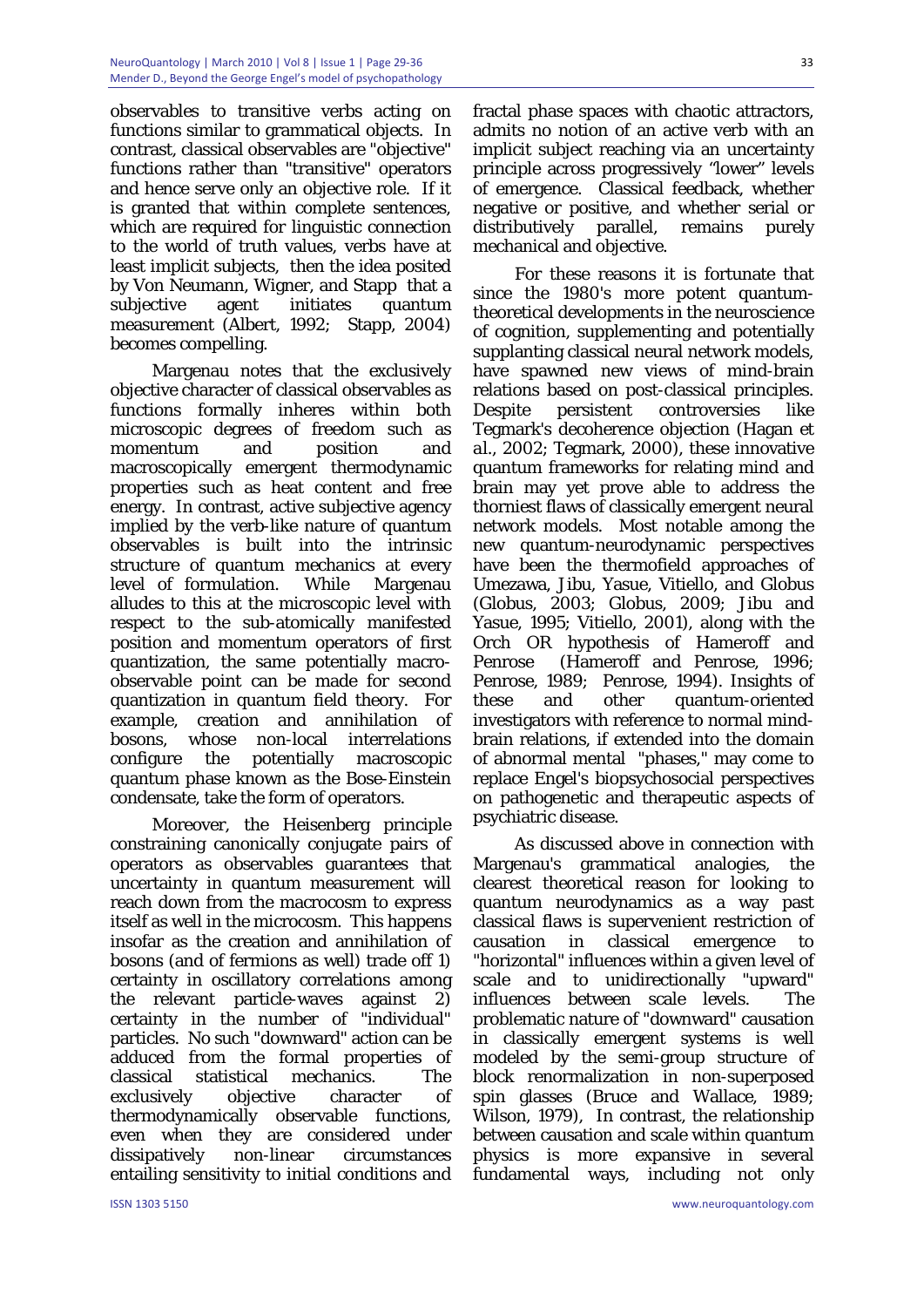allowance of "downward" causation among scales, but more pointedly the potential relief of phase transitions from encumbrance by any rigid notion of scale whatsoever. This tendency toward a loose metric of scale relates to quantum ambiguities in the concept of space.

No quantum ontology yields an unambigious understanding of space, and the irreducible spatial ambiguities of quantum theory may be expressed in several ways, at least partly depending on the interpretative ontology employed. First, as previously noted, the active agency of the canonically conjugate operator in quantum observation, seen through the interpretations of Von Neumann, Wigner, and Stapp, may account for causality breaching emergent levels of scale in a downwardly counter-supervenient way not commensurately explicable via non-quantum perspectives. Second, as highlighted by Bohm's interpretation of quantum physics, "guide wave" dynamics require entangled non-locality as a consequence of measurement. Third, in a decoherent account of wave function collapse, features of a "larger" embedding system must be interpolated between the quantum states of a "smaller" embedded object of interactive reduction. Fourth, according to Everett's "many worlds" interpretation of collapsing superposition, limiting the configuration of space to one universe is not an option for physics. Fifth, Born's interpretation of the quantum mechanical wave function reveals that particles, even when not subjected to the uncertainty of measurement, must be regarded as probabilistically "smeared" throughout space. Sixth, quantum field theory implies that all particles which might be considered distinct in a Gibbsian context but which in a non-classical framework have the same quantum numbers harbor a shared identity. Seventh, the "backgroundindependent" research program of quantum loop gravity now beginning to influence string theory points toward an eventually total obsolescence of a priori spatial scaffolding in the conceptual foundation of any unified physics; it is anticipated that unification will completely replace distance with observables such as energy in the delineation of scale (Albert, 1992; Smolin, 2001; Treiman, 1999).

All seven of the above points suggest that quantum notions of physical phases and their transitions might be available for adaptation to normal and abnormal modes of consciousness without the most causally crippling of rigidities linked to emergently scaled classical properties of unambiguous spatial distance. Post-classical physical paradigms may thus come to contribute their distinctly counter-supervenient capabilities to future concepts of mental "phases" and in the end may completely supplant the directionally limited notions of multi-level causation borrowed from systems theory by classical biopsychosocial theoreticians.

Quantum neuroscience even as it now exists in its first stages of elaboration reaches beyond classical neural network foundations by postulating that states of consciousness are not simply macroscopic manifestations emerging from aggregations of optimized micro-connectivities among discrete neurons. Instead, mental "phases" of the quantum-inclusive brain arise also in a more penetrative way throughout the brain's entire bulk, both inside and outside the neurolemma, from quantum-fieldtheoretical symmetry-breaking processes. These broken symmetries involve a potentially infinite number of inequivalent "vacuum" states, each configured by nonlocal Bose-Einstein-statistical correlations among orientations of local electrical dipole moments across water molecules. Coordination between the above quantumfield-theoretical vacuum phenomena and classical synaptic events is achieved via essentially non-degradable solitons, traversing proteins spanning a continuum occupying both intraneuronal and extraneuronal compartments. Such proteinmediated afferent and efferent influences if sufficiently energetic can shift ordered water from one vacuum state to another, and those shifts are then said to constitute the basis of conscious memory formation. Vitiello has proposed and Globus has refined the idea that the durability of this vacuum-encoded memory is promoted by dissipative thermofield exchanges between the brain's ordered water and the time-reversed analog of a "heat bath." Jibu and Yasue have suggested that sub-thermal quantum fluctuations reflecting spontaneous tunneling among vacuum states may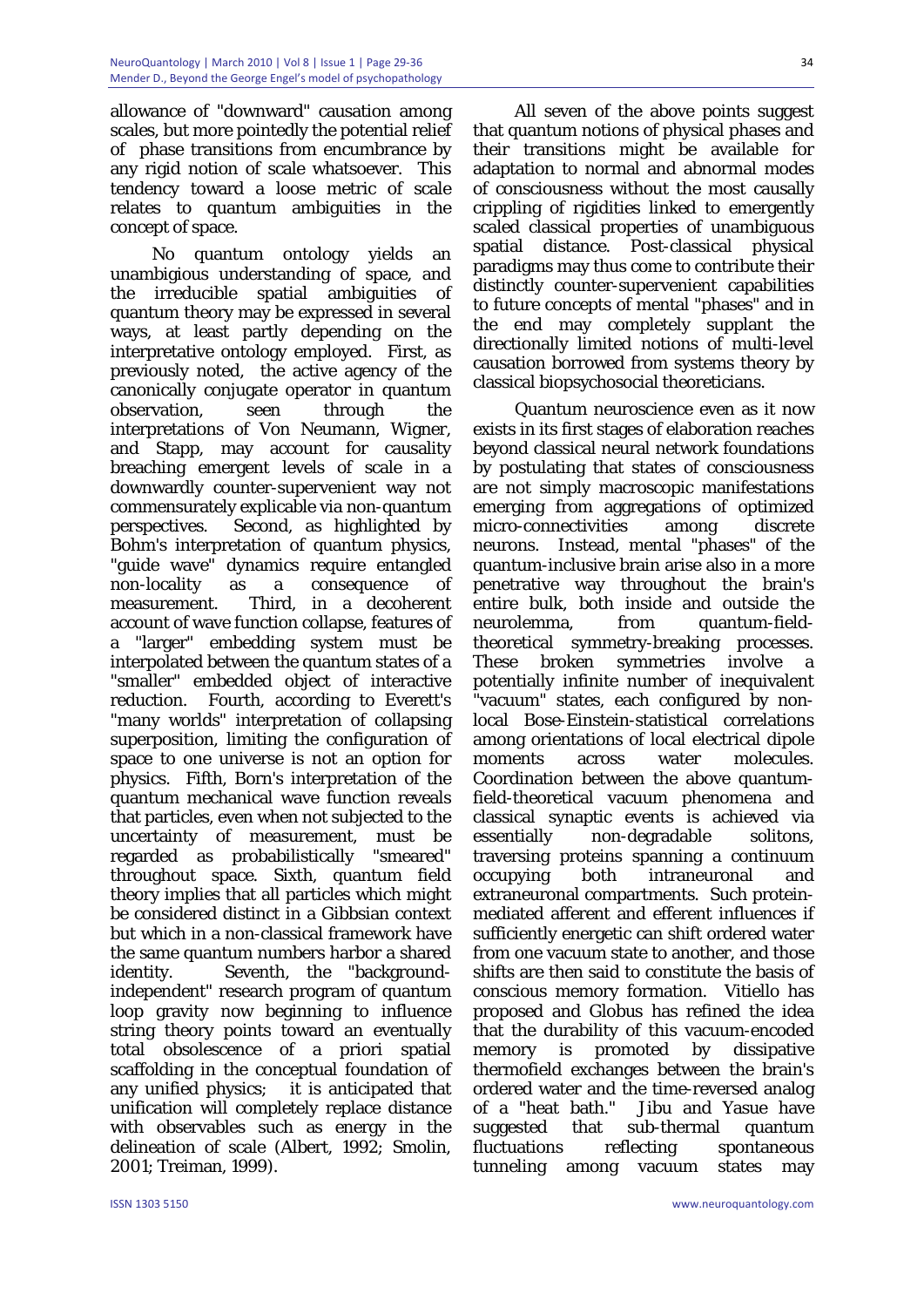countervail to degrade memory over time. Penrose and Hameroff have built upon and superseded such quantum-field-theoretic concepts by marrying the quantum to gravitation in their "Orch OR" (orchestrated objective reduction) theory. According to Orch OR, gravity plays a key role in the water-controlled collapse of specific dimeric tubulin protein superpositions, and the process results in emergence of conscious "qualia" originating beyond the Planck energy. A subjective variant of this theory, harking back to the interpretations of measurement by Von Neumann, Wigner, and Stapp, has also been proposed (Globus, 2003; Globus, 2009; Hameroff and Penrose, 1996; Jibu and Yasue, 1995; Mender, 2007; Penrose, 1989; Penrose, 1994; Vitiello 2001).

A catalogue of newly introduced, postclassical phase change types implied by the above accounting of quantum brain theories includes: 1) quantum vacuum phase transitions of ordered water energized by external stimulus inputs, 2) tunneling among phases in association with spontaneous subthermal quantum fluctuations, and 3) transformations across gauge-theoretic domains. The third post classical phase change type entails negentropically broken quantum-field-theoretic symmetries of Coulomb, Higgs, and confinement phases giving way to the massively entropic local supersymmetry of quantum gravity in relation to the Planck energy (Bruce and Wallace, 1989). Quantum-oriented assimilation of all three post-classical phase change categories (i. e. stimulated, tunneling, and gauge-theoretic types) into the broader perspectives of neurodynamic science may prove to be key signposts along a space-independent path affording psychiatry the opportunity to extend quantum-paradigmatic insights about "normal" mental and social phenomenology into the neurophysics of individual and social psychopathologies.

In particular, a "quantum psychiatrist" might be able to entertain the following

hypotheses: 1) The energizing of quantum vacuum phase transitions by "false positive" input from aberrant protein solitons may underlie the emergence of hallucinations. 2) Imbalances between memory-conserving dissipative thermofield exchanges and memory-degrading sub-thermal quantum tunneling may generate both the dysfunctionally durable recollections of post traumatic stress disorder and the deficient recall of organic amnesia. 3) Aberrations in wave function collapse, insofar as they interfere with the "grammatically transitive" agency of observational measurement, may help to explain the abnormal volition associated with compulsive, impulsive, and addictive disorders. 4) Flaws in the gravitational orchestration of tubulin state vector reduction may subserve, in their quantitative aspects, formally disordered thinking. 5) Qualia-accessing aspects of faulty Orch OR may underlie disturbances of mood including disruptive anxiety.

Additionally, with the aid of quantumfield-theoretic neurodynamics, it might be rigorously possible for a "quantum social psychologist" to conjecture that collective psychopathologies (the "madness of crowds") emerge from solitonic interchanges between quantum-ordered water and embedded classical neural network proteins; these mutual influences might be interpersonally transmitted as the impact of solitons and phonons on language and pheromone exchange. It might also be rigorously possible to hypothesize that analogs to Bose-Einstein-condensed and Fermi-gaseous phases organize statistical properties of pathologically herd-like and maladaptively hermitic behavior.

All such quantum-neurophysical reinterpretations of psychopathology must, of course, be fleshed out to the point of empirical testability. Development in that direction may await more detailed refinement of foundational quantum neurodynamics in their normal theoretical domains.